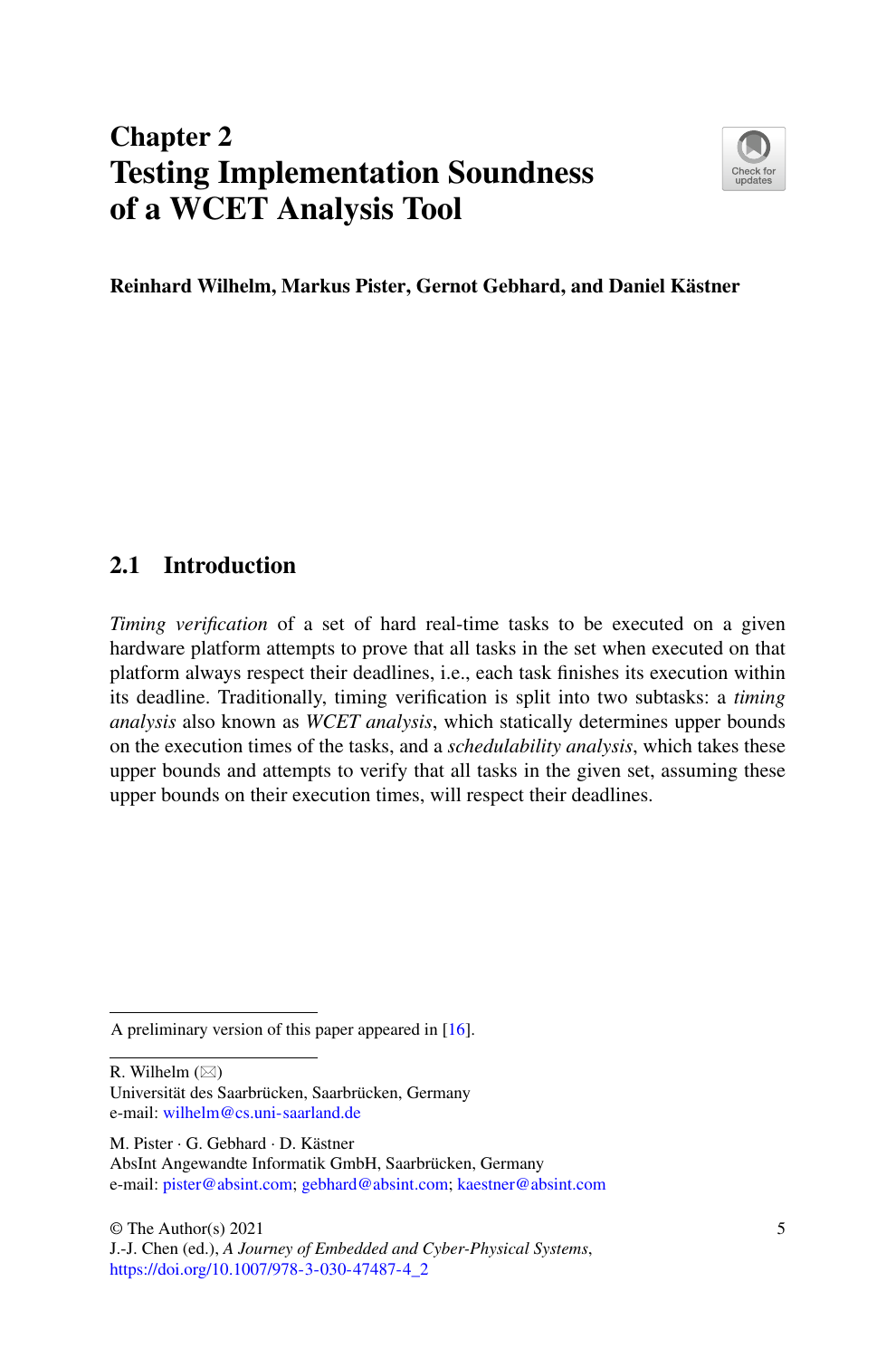## *2.1.1 Tool Qualification*

WCET analysis is applied to time-critical and safety-critical embedded-system software in problem-aware parts of the embedded-systems industry. Such systems have to be developed in accordance with international safety norms, e.g., DO-178B/C, DO-254, IEC 61508, and ISO 26262. While there are differences between these norms, in particular regarding prescriptiveness and required level of rigor, they have many aspects in common. All of them include guidance on the use of software tools as a part of the development and verification process of safety-critical software.

The criticality level (also known as the design assurance level (DAL) or safety integrity level (SIL)) of a component determines the effort to invest and the methods required or recommended to deliver assurance of the correct functioning of the component. The criticality level is derived from the impact of a failure of the component on the functioning of the system. Similarly, the required activities to provide confidence in the correct functioning of a software tool depend on its criticality with respect to the overall system. For example, DO-178C, the current international standard for avionics systems, defines five different *tool qualification levels (TQLs)*. The TQL is determined by the potential tool impact and the design assurance level of the software. There are three tool-impact categories; the most critical, *Category 1*, applies to tools whose output becomes part of the airborne software. Similar considerations are also made in other norms, e.g., the ISO 26262 defines a *tool confidence level (TCL)* in a very similar way.

The overall goal of *tool qualification* is to provide confidence that the tool operates correctly, i.e., according to its functional specification, in the operational context of the tool user. In the following, we will focus on the tool qualification requirements of the avionics industry, which are the most rigid of the safetycritical industries. Certification of avionics systems is regulated by the international standard DO-178C [\[1\]](#page-11-1). WCET analysis tools fare under *verification tools*. Verification tools have no overly rigid certification requirements, unlike *development tools*: their impact category is *Category 2* or *Category 3*, mostly depending on whether the output of the tool is used to justify the elimination or reduction of other verification or development activities or not. A prerequisite for tool qualification is a specification of the tool functionality. The *tool operational requirements (TOR)* specify the tool functions and technical features, which are stated as low-level requirements on tool behavior under normal operating conditions. Another required input is the *verification test plan (VTP)*, which defines test cases demonstrating the correct functioning of all specified requirements of the TOR. Test-case definitions include the overall test setup as well as a detailed structural and functional description of each test case, i.e., how the individual test case works and what the expected result is.

Certification becomes more challenging through DO-333, the formal-methods supplement to DO-178C. It asks for a statement that a formal method including the underlying theory is *adequate* for solving the corresponding verification problem. This introduces and enforces *soundness* of the methods and tools.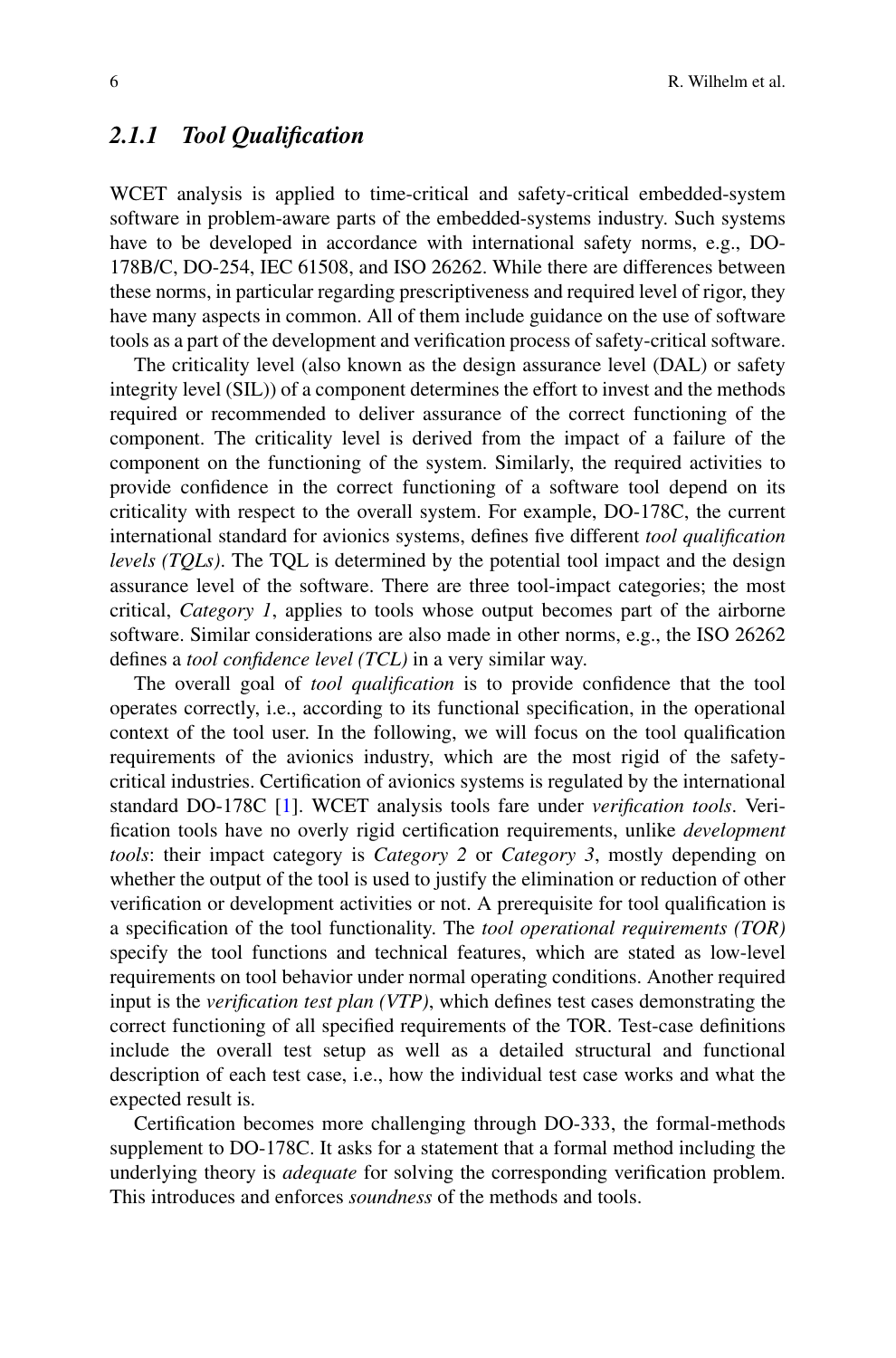Since the required effort for tool qualification can be high, ideally the software qualification process is supported by a *qualification support kit (QSK)* supplied by the tool provider. It must include TOR and VTP and typically provides a validation suite, which allows users to execute the relevant test cases in the relevant operational context. TOR, VTP, and a test execution report become part of the certification package. Furthermore, it is typically required for a tool provider to supply *qualification software life cycle data* to demonstrate that the development process and the invested efforts to assure correctness, quality, and traceability are adequate for usage in a safety-critical system context. The qualification software life cycle is not covered in this article.

DO-178C exhales a test-based spirit: many verification activities are test based. Well-defined coverage criteria try to capture to which extent the behavior of the system under test has actually been exerted during testing. Note that in case of a static verification tool, test coverage does not apply to the code to be analyzed: a sound static-analysis tool provides full data and control coverage, i.e., it analyses all paths and takes into account all potential data values for its analyses. What is needed in case of the microarchitectural analysis, which is the focus of this article, is to demonstrate the correctness of the microarchitecture model used by the analyzer. To this end it is the instruction set architecture (ISA) and the set of paths through the execution platform that need to be covered. Huge sets of test traces in qualification suites are used at tool-qualification time to cover the sets of paths through the execution platform.

Note the difference to measurement-based WCET analyses. It is known that they are in general unsound. In order to provide a sufficient level of confidence in the real-time behavior of industrial-size code they need an unacceptably huge set of traces and accordingly an excessive effort at verification time. In the case of a static WCET analysis tool, the testing effort is applied at tool-qualification time when ample time is available.

## <span id="page-2-0"></span>*2.1.2 Predictability*

Timing predictability [\[3,](#page-11-2) [15\]](#page-11-3) has long been recognized as essential for achieving precise results of timing estimation at reduced analysis effort. In the context of the current article, it is worth mentioning that it also reduces the number of test cases for the validation of an abstract architectural model. In general, an increase in the timing predictability of the underlying architecture leads to a decreasing number of different instruction flow paths through the processor pipeline since they feature less average-case performance-enhancing micro-optimizations like instruction and data queues and buffers, data forwards, etc. Such architectures show a more regular hardware design.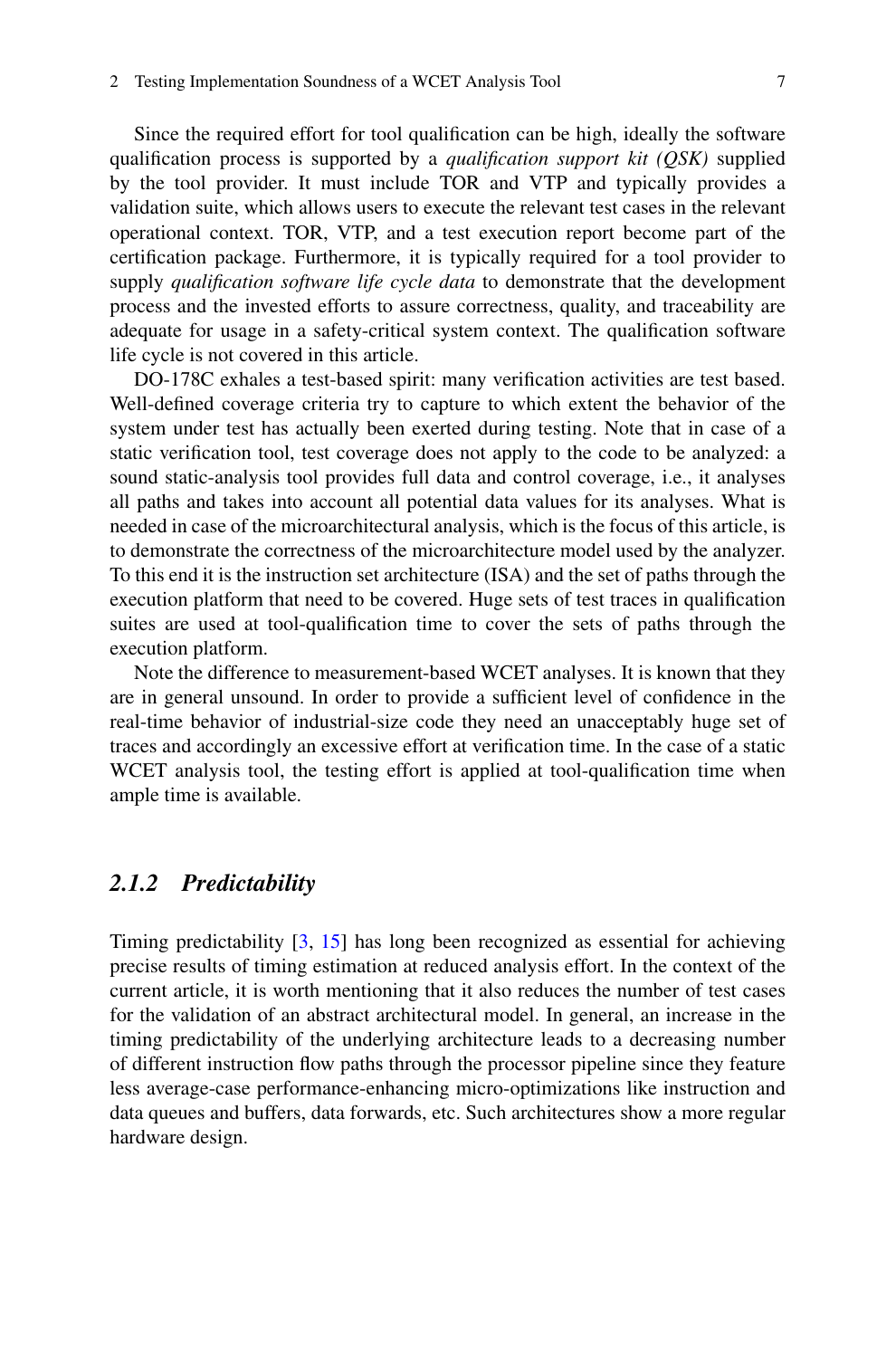## *2.1.3 WCET Analysis*

Performance-enhancing architectural components such as caches, pipelines, and speculation have made WCET analysis difficult. Execution times of consecutively executed instructions do not compose easily because instruction execution times are now dependent on the execution state in which they are executed. In the composition *A;B* the execution time of statement *B* depends on the execution state produced by executing statement *A*. The variability of execution times grows with several architectural parameters, e.g., the cache-miss penalty and the costs for pipeline stalls and for control-flow mispredictions. As approaches using exhaustive measurements are infeasible due to the size of the search space, abstraction is applied leading to an over-approximation of the set of potential executions. This over-approximation introduces remaining uncertainty in the results of the microarchitectural analysis, which grows with the same architectural parameters mentioned above unless the architectural platform is predictable [\[18\]](#page-12-0), see Sect. [2.1.2.](#page-2-0)

## *2.1.4 The Central Idea: Proving Safety Properties*

We needed to solve the WCET problem for architectures with state-dependent execution times. Figure [2.1](#page-4-0) shows that this problem could be decomposed into many subproblems. The main problem, specific for WCET analysis, was the *microarchitectural analysis*, a combined cache and pipeline analysis. Let us describe the central idea behind this phase in our WCET analysis method [\[17\]](#page-12-1), first in a conceptual way, i.e., not quite like it is implemented, later closer to how it is implemented:

• We define any architectural effect that causes an instruction to execute longer than its fastest execution time to be a *timing accident*. Typical such timing accidents are cache misses, pipeline stalls, bus-access conflicts, or branch mispredictions. Each timing accident is associated with a *timing penalty*. Timing penalties may be constant, but may also be execution-state dependent. A cachemiss penalty may be constant if the bus is always guaranteed to be free for the cache reload. If this guarantee cannot be given, however, its size depends on the execution state, namely whether the bus happens to be free.

The property that the execution of an instruction at some program point will not cause a particular timing accident is then a safety property. The occurrence of a timing accident thus violates a corresponding safety property.

• We then use an appropriate method for the verification of safety properties to prove that for the instructions in the program some of the potential timing accidents will never happen. The goal is to prove as many of such safety properties as possible. Conceptually, the safety properties shown to hold could be used to reduce the worst-case execution-time bound for an instruction, which a naive, sound WCET analysis would have to assume, by the cost for the excluded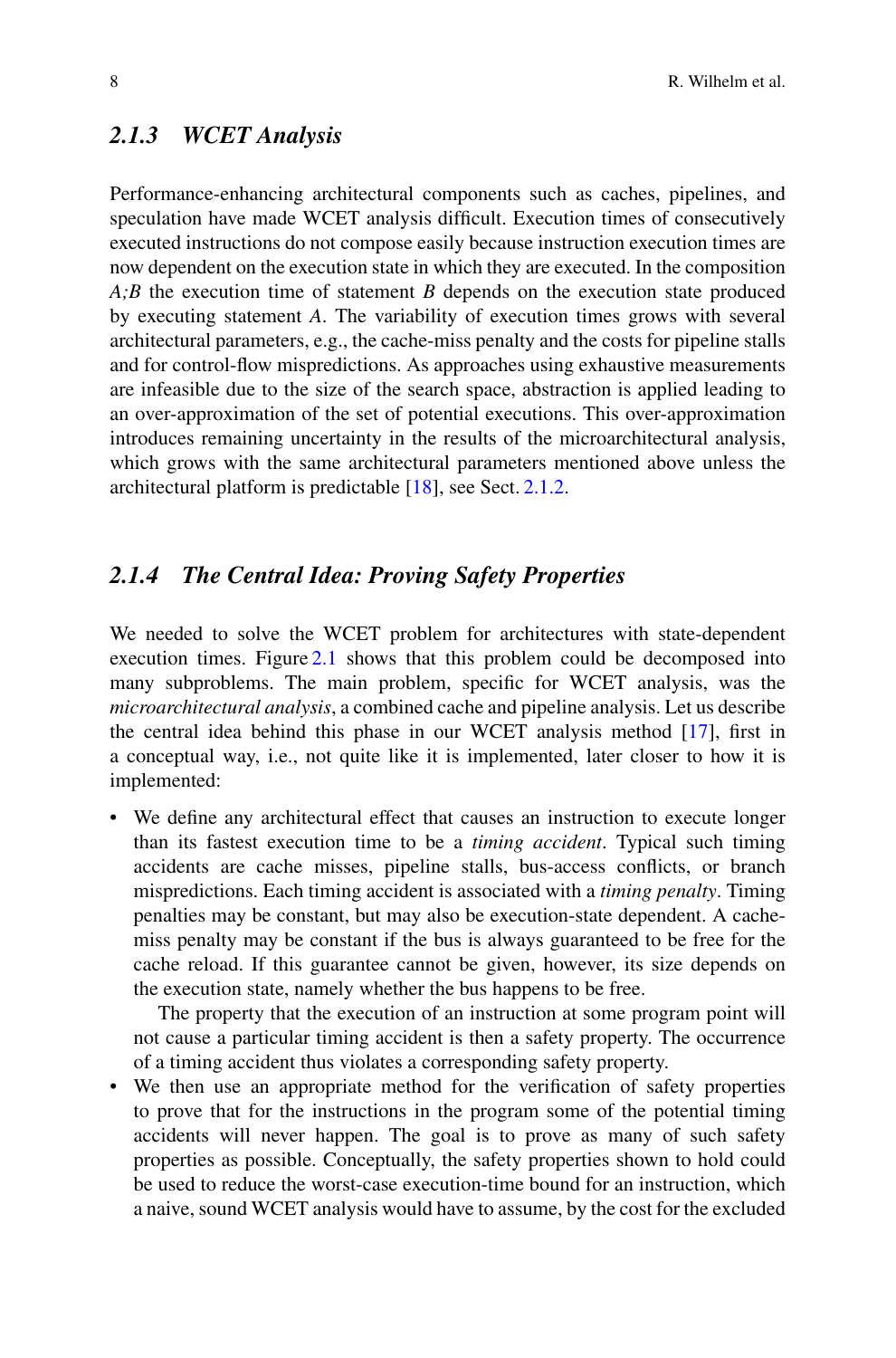

**Fig. 2.1** The architecture of the aiT tool

<span id="page-4-0"></span>timing accidents. In practice, pipeline analysis drives a cycle-wise transition, which considers the abstract execution state, e.g., makes no transition under a cache miss if a cache miss can be excluded.

• We then prove these safety properties by abstract interpretation (AI) [\[4\]](#page-11-4) in the following way: Compute invariants at each program point, in our case an overapproximation of the set of execution states that are possible when execution reaches this program point. Derive the above mentioned safety properties, that certain timing accidents will not happen, from these invariants. For example, AI computes an abstract cache state at each program point, which overapproximates the sets of concrete cache states that may reach this program point. The abstract cache states are used to classify some memory accesses as definite hits. Another cache analysis that underapproximates the set of possible concrete cache states is able to predict definite misses. Predicted cache hits are then used to prove that the timing accident, this memory access will miss the cache, will never happen [\[8,](#page-11-5) [10\]](#page-11-6).

This method for the microarchitectural analysis was the main innovation that made our WCET analysis work for real-life architectures and scale to industrialsize software  $[6]$ .

Now follows the description of the microarchitectural analysis that is closer to the implementation. Driver of this analysis is the pipeline analysis [\[14\]](#page-11-8). It goes through the instruction stream, instruction by instruction, and executes the current instruction in the current abstract execution state. This abstract execution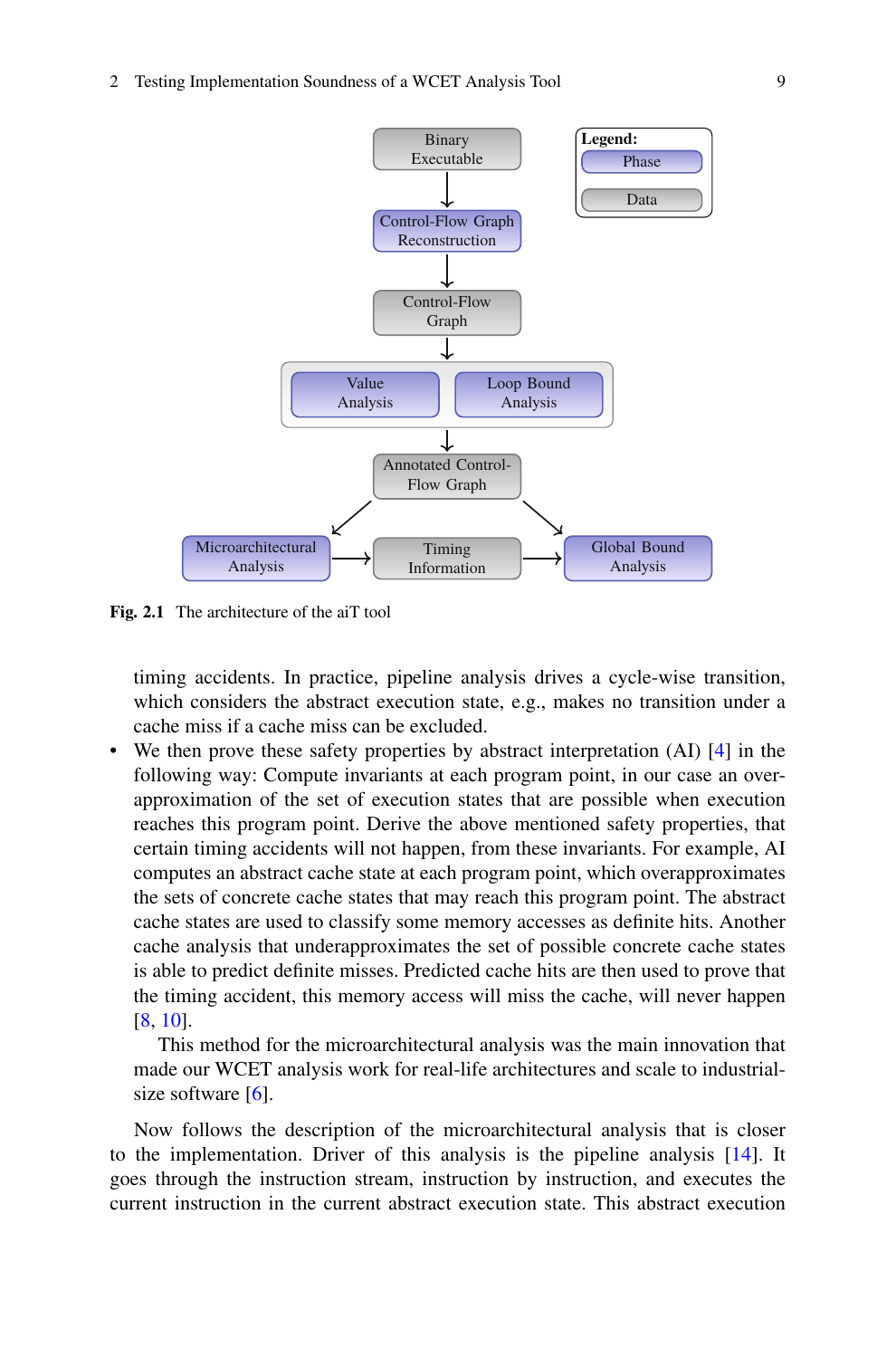state contains uncertainty, i.e., it lacks information about some state components. Transitions to all potential successor states are performed whenever the transition to the next state depends on such a missing part of the state. The timing contributions of these transitions are accumulated until an instruction can be retired. In the end, upper bounds on the execution times of basic blocks are obtained that are coefficients in an integer linear program representing the control flow of the program [\[17\]](#page-12-1). Another type of result is described below.

## *2.1.5 Terminology*

We consider only sound WCET analysis methods. *Soundness* means that a method and associated tool will always produce *conservative* WCET estimates, i.e., estimates that will never be exceeded in any execution. Being conservative is a Boolean property. Unfortunately, *conservative* is often used as a metric property, *more conservative* meaning *less precise*. However, calling results of an unsound method conservative is a misnomer. The really meant, other dimension, in addition to soundness, is *accuracy*. Accuracy of some WCET estimate, obtained by a sound method, expresses the degree of over-estimation, the difference between a WCET estimate and the real WCET. It does not make sense to talk about the accuracy of an unsafe estimate or an unsound method. In case of an unsound method it is not even clear whether a "more conservative" estimate moves towards the real WCET from below or is larger than the real WCET and moves further away from it. In general, WCET estimates are below, i.e., underestimate the real WCET, if endto-end measurements are used. On the other hand, if piecewise measurements are applied whose results are combined to an estimate of the overall execution times, this often results in over-estimation of the real WCET.

WCET analysis can be seen as the search for a longest path in the state space spanned by the program under analysis and by the architectural platform. Most realtime software is written as to guarantee termination. Its state space can thus be easily abstracted to a finite abstract state space, which is still too large to be exhaustively explored. We can, therefore, not expect to identify the real WCET, but only safe upper bounds to all execution times, which we will call WCET estimates. (Safe) over-approximation is used in several places. In particular, an abstraction of the execution platform is employed by the WCET analysis. How to convince oneself (or the certification authorities) of the correctness of this architectural model is the main subject of the next section.

### **2.2 Validation of Our WCET Analysis Tool**

The claim that our WCET analysis tools produce safe results is a strong one and often disputed by some proponents of unsound WCET analysis methods. Their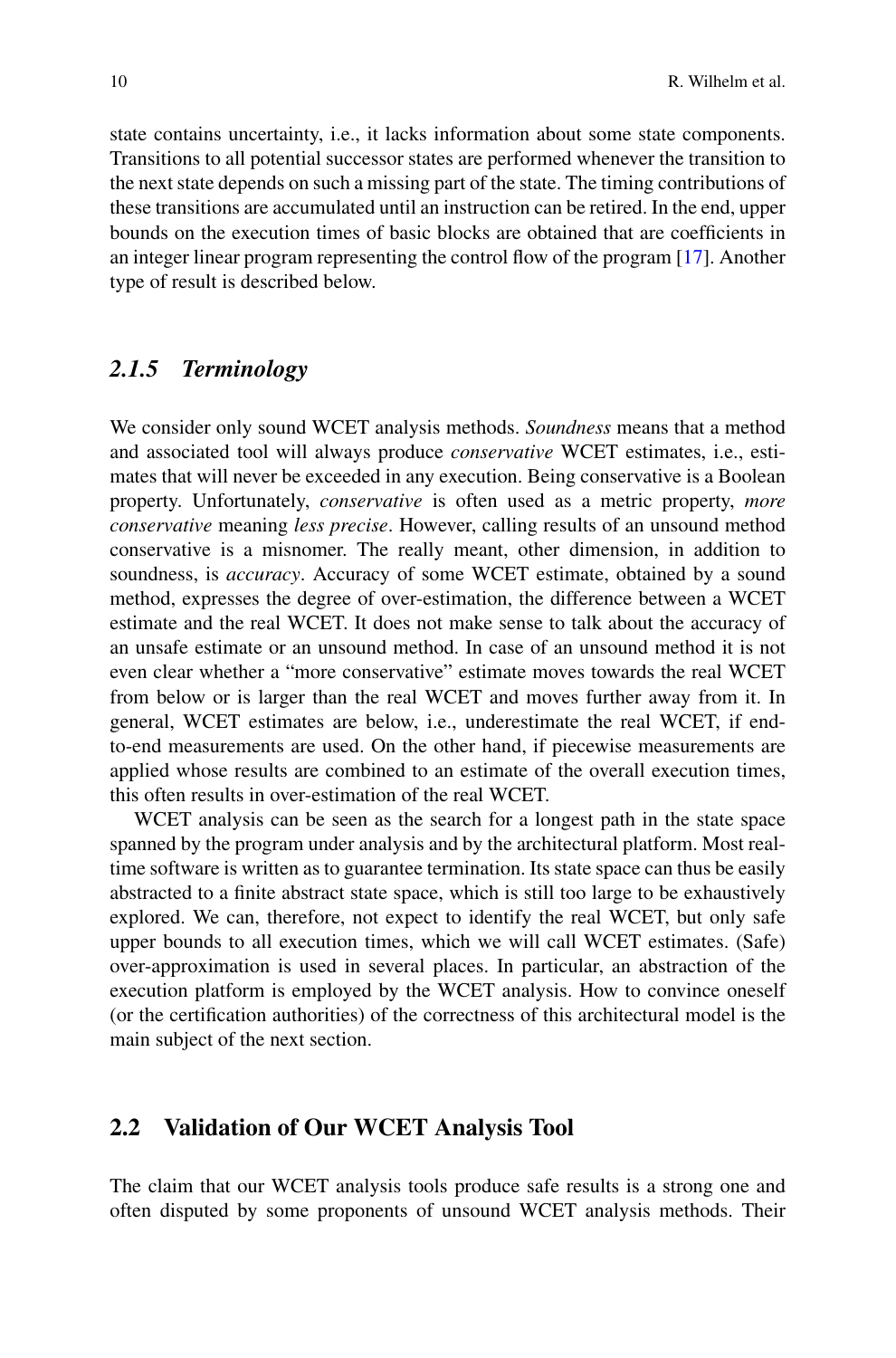argument is, to develop an error-free instantiation of the, in principle, sound WCET analysis technology is so difficult, that one might use a simpler unsound method in the first place. The main complaint is the complexity of the abstract architectural models. So, what is the basis for our claims?

Several analyses in the tools are instances of abstract interpretation [\[4\]](#page-11-4), a scientific method with a strong underlying theory, relating analysis results to semantic properties of analyzed programs. Value and loop bound analysis, c.f. Fig. [2.1,](#page-4-0) are more or less standard abstract interpretations. The difference is that these analyses are performed on the binary level and not on the source level. Still, adequacy of these analyses is easily accepted. The instantiation of the abstractinterpretation framework for the microarchitectural analysis of a given execution platform, however, is far from trivial. In particular, it contains an abstraction of the execution platform. How does one make sure that such an abstraction is conservative? This will be explained in Sect. [2.2.3.](#page-7-0)

Let us give short descriptions of the different component analyses alongside the particular validation activities before we come to the validation of the central component.

#### *2.2.1 Control-Flow Graph Reconstruction*

The reconstruction of the control-flow graph (CFG) from a binary executable means to compute a safe approximation of the inter-procedural control flow of the executable [\[13\]](#page-11-9). This is achieved by the following two steps after having loaded the executable:

- 1. Classification of the loaded byte stream to identify individual assembly instructions and
- 2. Recursive reconstruction of the control flow based on this assembly-instruction classifications.

For Step 1, a specification of the instruction encoding is required. Instructionset-architecture manuals provide this information, which is then used to implement instruction identification in the binary decoder of the aiT tool chain. To validate the implementation, we perform the so-called *decode* tests. For each supported instruction (in each supported addressing mode) we write a test case providing a reference as the expected result of the decoding. The decoding result is then compared to this reference.

In Step 2, the decoder uses the identified instruction stream to compose a safe control-flow approximation. To validate this, we compile a representative set of control structures (in a high-level language like C) and decode the resulting executable to compare the reconstructed control flow with a reference result.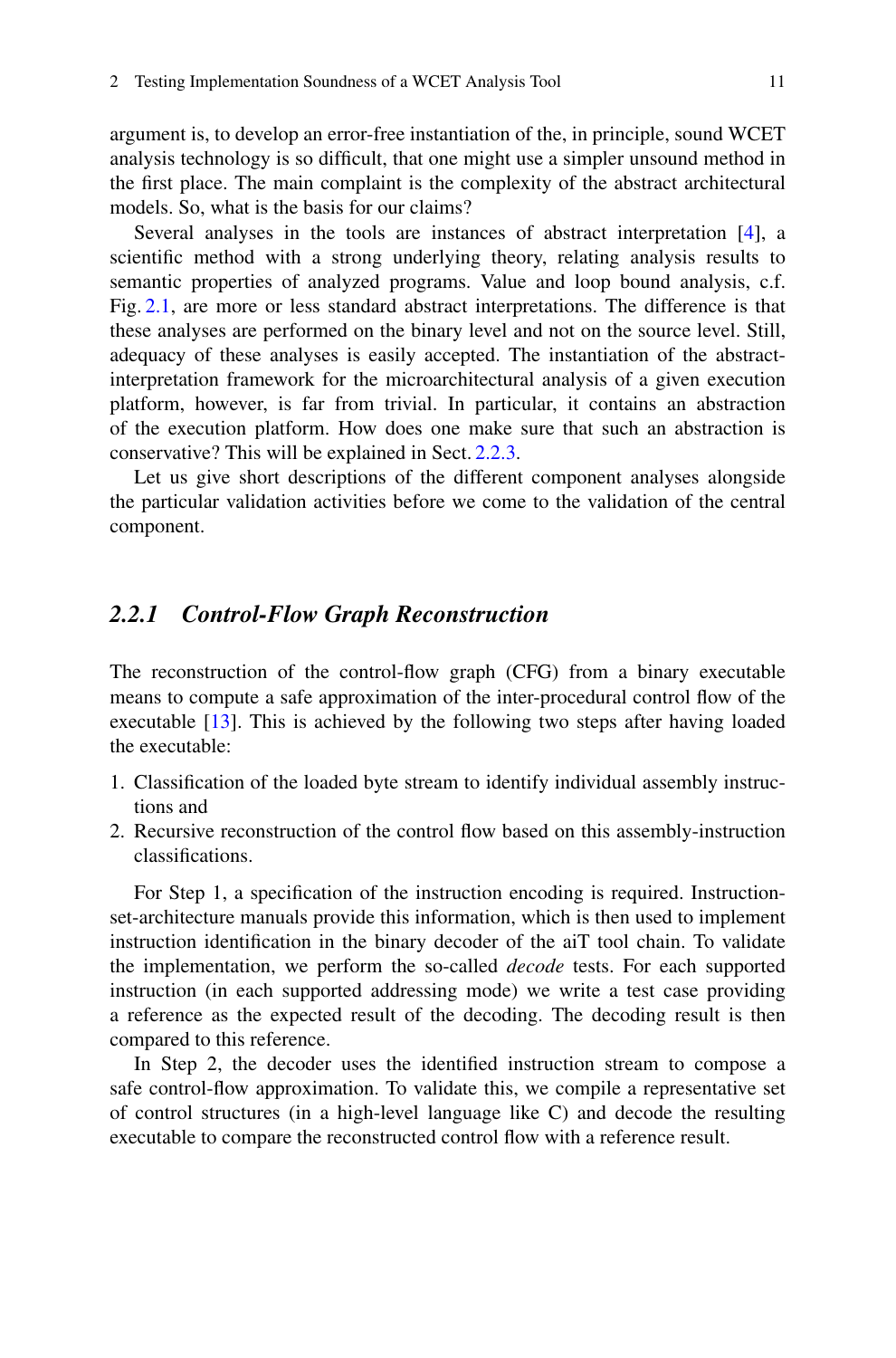#### *2.2.2 Value Analysis*

The value analysis determines safe approximations of the values in processor registers and memory cells for every program point. These approximations are used to determine bounds on the iteration number of loops and information about the addresses of memory accesses. The value analysis is based on the instruction semantics of the underlying target architecture. Like the instruction encoding, architecture manuals provide this information.

To validate the instruction-semantics implementation, we create a test case for each instruction and define pre- and post-conditions according to the expected effect of the particular instruction. These conditions are expressed by user annotations, which are read by the value analyzer. Pre-conditions are used to generate the machine state needed to execute the tested instruction. The post-conditions define the expected state after having executed the instruction under test.

#### <span id="page-7-0"></span>*2.2.3 Microarchitectural Analysis: Trace Validation*

The microarchitectural analysis combines a cache and a pipeline analysis. It is an abstract interpretation of the program's execution on the underlying cache and pipeline architecture. The execution of a program is abstractly executed by feeding instruction sequences from the control-flow graph to the timing model, which then computes the changes of the abstract execution state at cycle granularity and keeps track of the elapsing clock cycles. The correctness proofs of the method have been conducted by Thesing [\[14\]](#page-11-8) based on the theory of abstract interpretation.

The cache analysis described in  $[2, 5, 7]$  $[2, 5, 7]$  $[2, 5, 7]$  $[2, 5, 7]$  $[2, 5, 7]$  is incorporated into the pipeline analysis. At each memory access, where the concrete hardware would query and update the contents of the cache(s), the cache analysis applies the corresponding abstract cache effects to the abstract cache state.

The result of the microarchitectural analysis is either an upper execution-time bound for every basic block or a *prediction graph*. In the first case, these upper bounds are the coefficients in an integer linear program that represents the control flow of the program. This is the version usually described in publications about static WCET analysis, as it presents a clean work distribution. However, it has the disadvantage that too much information is lost at basic-block boundaries, namely the precise matching of final states at predecessor blocks to initial states at successor blocks. This loss of information entails a loss in precision. The prediction graph avoids this loss of precision. It consists of abstract states as nodes and edges for the transition between states and represents the evolution of the abstract execution states at processor-clock granularity and beyond basic-block boundaries. Note that in the description of trace validation a prediction event graph appears, which is the prediction graph extended by event annotations at its edges.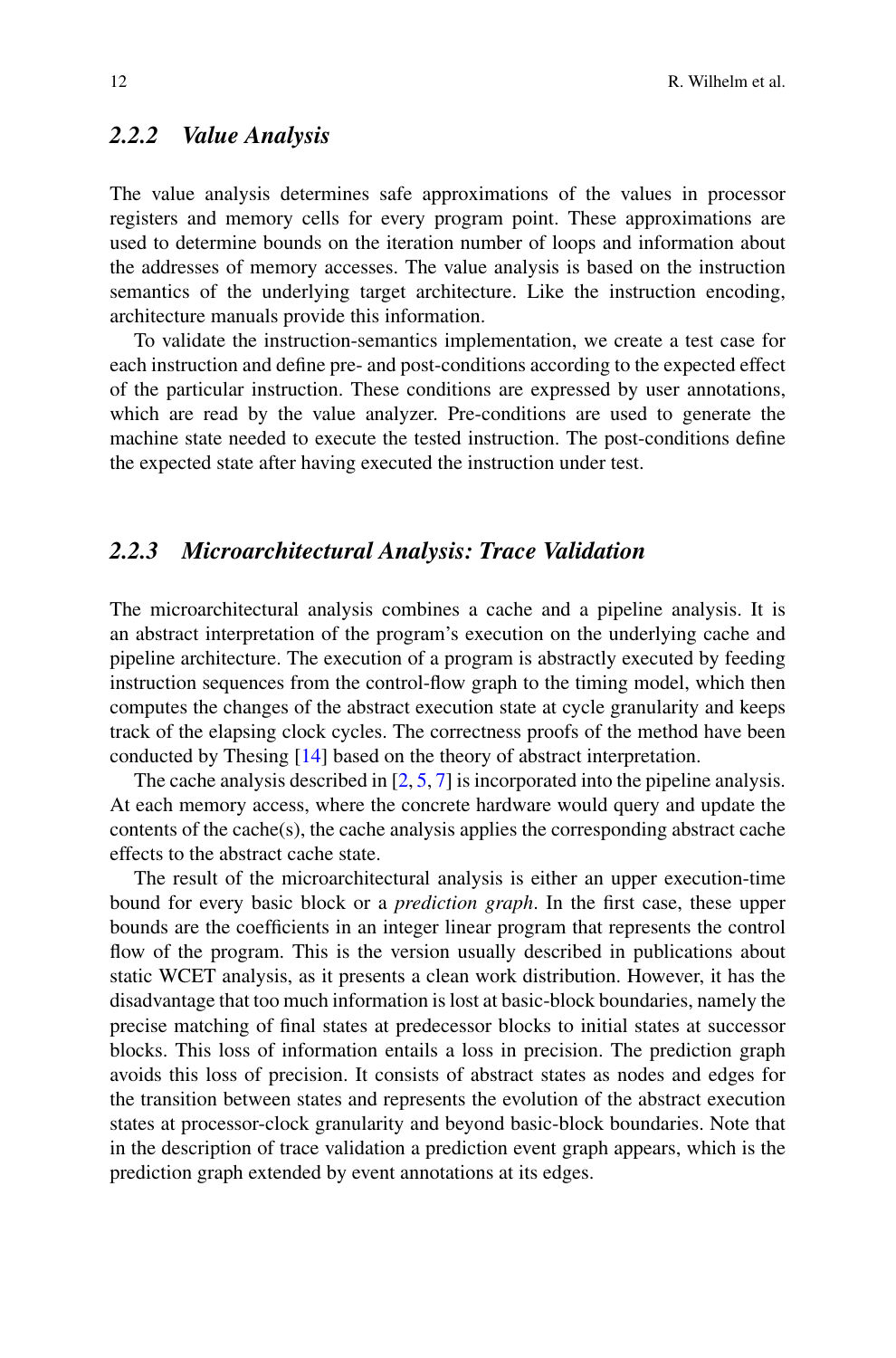

<span id="page-8-0"></span>**Fig. 2.2** Evolution of abstract hardware states  $\hat{s}$ <sub>i</sub>. Each edge denotes a single cycle transition in the abstract state space. The gray boxes span the set of states that belong to the same basic block

As an example consider the prediction graph of Fig. [2.2,](#page-8-0) where the longest path is four transitions long, i.e., it takes four processor cycles to complete the program. Adding up the length of each longest path per basic block (denoted by the gray boxes) would neglect that there is no connection between the abstract states  $\hat{s}_3$  and  $\hat{s}_5$  and thus yield a worst-case estimate of five processor cycles.

Due to the complexity of the abstract architectural model, validation of the pipeline analysis cannot be done solely by testing the abstract implementation of individual instructions as we do it for CFG reconstruction and value analysis.

#### **2.2.3.1 Semi-Automatic Derivation of the Abstract Architecture Model**

Nowadays, hardware circuits are automatically synthesized from formal hardware specifications like VHDL or Verilog. Besides a formalization of the functional details, such specifications implicitly contain an execution model that also reflects the timing behavior of the whole system. It was a tempting idea to derive a pipeline analysis from the formal hardware model such that analysis and synthesized circuit share the same basis [\[11,](#page-11-13) [12\]](#page-11-14).

However, the semi-automatic derivation of a timing model approach has not proven effective in the industrial context. Even if the hardware manufacturers grant access to their formal models (which is often not the case), the derivation process requires to fully understand the design, which might be a complex task for a complete processor including peripheral devices. Additionally, the quality of the resulting analysis depends on the coding style of the hardware model [\[11\]](#page-11-13). Results are excellent if the code features minimal dependencies between processes, a clear logical separation of different functionality into different processes/subprograms and a sequential logic design. Ideally, the code reflects the structural composition of the processor pipeline with explicit control signals to steer the flow of instructions and data. Models not adhering to those design principles complicate state abstractions and thus result in prohibitively resource-consuming analyses.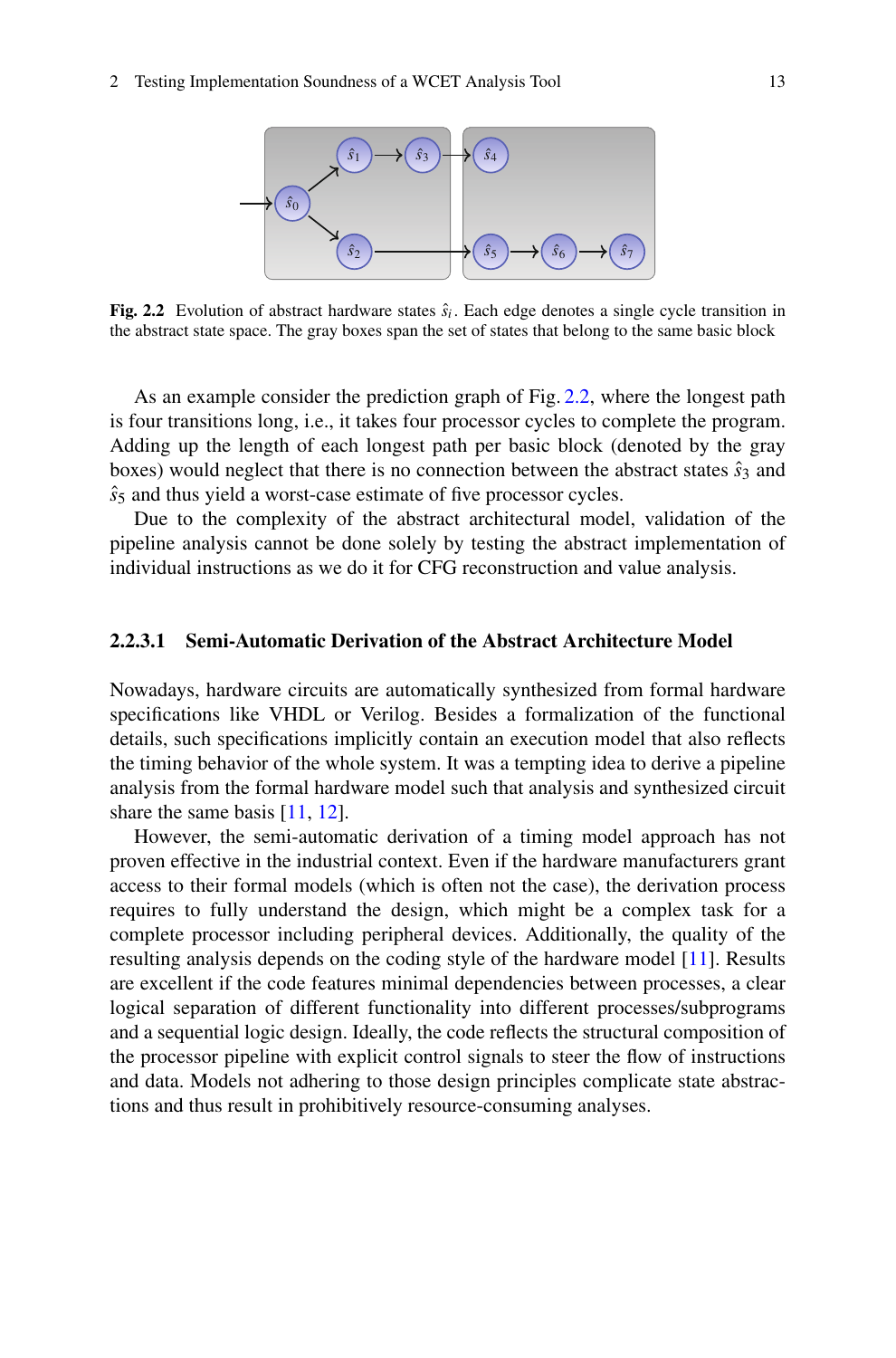#### **2.2.3.2 Trace Validation**

For the reasons given above, the abstract architectural models are *hand-crafted* by human experts based on the available hardware reference documentation, which sometimes contains errors and usually lacks relevant details. Reverse engineering based on specific runtime measurements needs to fill this gap. Even if it were semi-automatically derived from a specification, the implementation of the microarchitectural analysis would still need to be validated. *Trace validation* checks for safe over-approximations of the predictions by matching observable hardware events recorded during concrete executions of instruction sequences against predictions of those events produced by the microarchitectural analysis. This is done for a sufficiently large set of instruction sequences that structurally covers the possible instruction flows (wrt. the different functional units, instructions, dependencies between instructions, etc.) of the processor pipeline.

Figure [2.3](#page-9-0) shows the trace-validation workflow. An instruction sequence is executed on the actual hardware, or its execution is simulated using a VHDL model, to obtain an *observed event trace*. The microarchitectural analysis is modified to predict those events and annotate them to the edges of the generated prediction graph. In this fashion the microarchitectural analysis of an instruction sequence generates a *prediction event graph* that describes an over-approximation of all possible event traces that could occur while executing the instruction sequence. The observed trace of events, the reached execution state, and the consumed time are



<span id="page-9-0"></span>**Fig. 2.3** Trace validation according to [\[9\]](#page-11-15). The instruction sequences together with the generated prediction graphs annotated by state and timing information are part of the Qualification Support Kit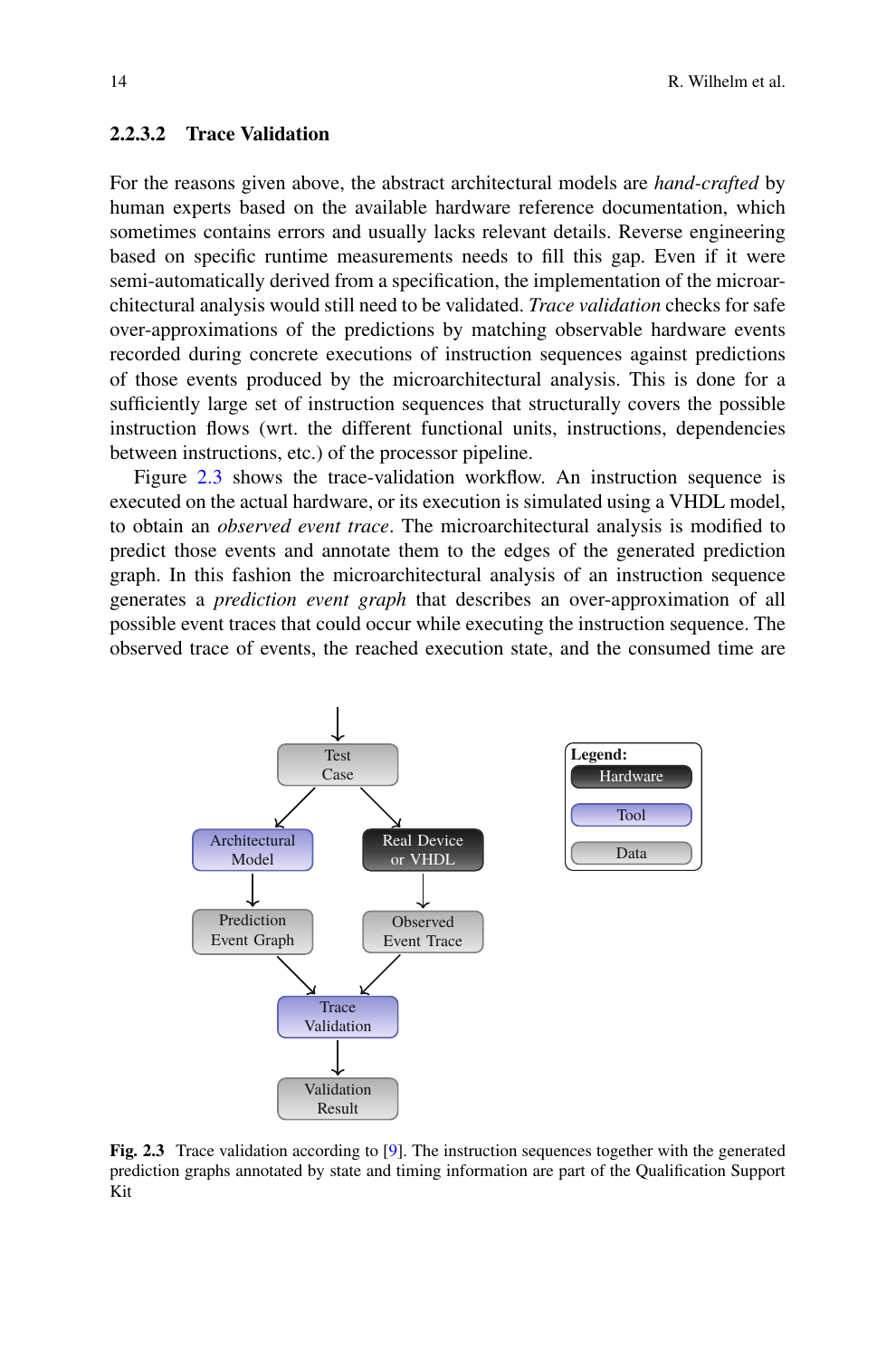checked for containment in the prediction graph. Trace validation is successful if the sequence of traced events is found in the prediction graph, and their predicted execution time does not underestimate the observed execution time.

The granularity at which the comparison takes place strongly depends on the debug facilities provided by the hardware. At best, timer interrupts are used to stop execution after each execution cycle. This way, the execution of instruction sequences is extended cycle by cycle to observe actual execution states and execution times.

The behavior of some components of the architectural state, such as the cache state, is unfortunately not directly observable. These need to be indirectly observed through executions that are forced to lead to cache hits and cache misses.

Thus a tremendous effort is required to cover both all instructions and all architectural components. This is essentially achieved by triggering many different architectural states through the execution of dedicated test cases.

The validation suite of the AbsInt static WCET tool aiT may contain several hundred individual test cases, even for a simple DLX-like architecture like the ARM Cortex-M4. For multi-core architectures, such as the TriCore TC275, which features three different cores, several thousand test cases are necessary to cover all architectural features.

How many test cases are required to cover the whole architectural behavior correlates to the complexity of the analyzed hardware, i.e., with the number of available instructions of the instruction set architecture, the number of components of the pipeline architecture like functional units, internal buffers, queues, memories, buses, and their states. Often unexpected (undocumented) hardware behavior is exposed while trying to understand existing test cases. This leads to additional test cases. Hence, the number of test cases that are sufficient in order to cover the (timing) relevant hardware behavior cannot be easily quantified in advance.

## **2.3 Conclusion**

The AbsInt WCET analyzer aiT uses a combination of sound methods to derive safe upper bounds on execution times. Their implementation is quite complex, such that it is natural to query the soundness of the implementation of the technology. We describe the validation efforts employed to convince ourselves, the customers, and the certification authorities of the soundness of the implementation. The European Aviation Safety Agency (EASA), obliged to follow the strictest certification rules, those of DO178-C, has accepted AbsInt's aiT as a validated WCET analysis tool for several time-critical subsystems in the Airbus A380 and A350 planes.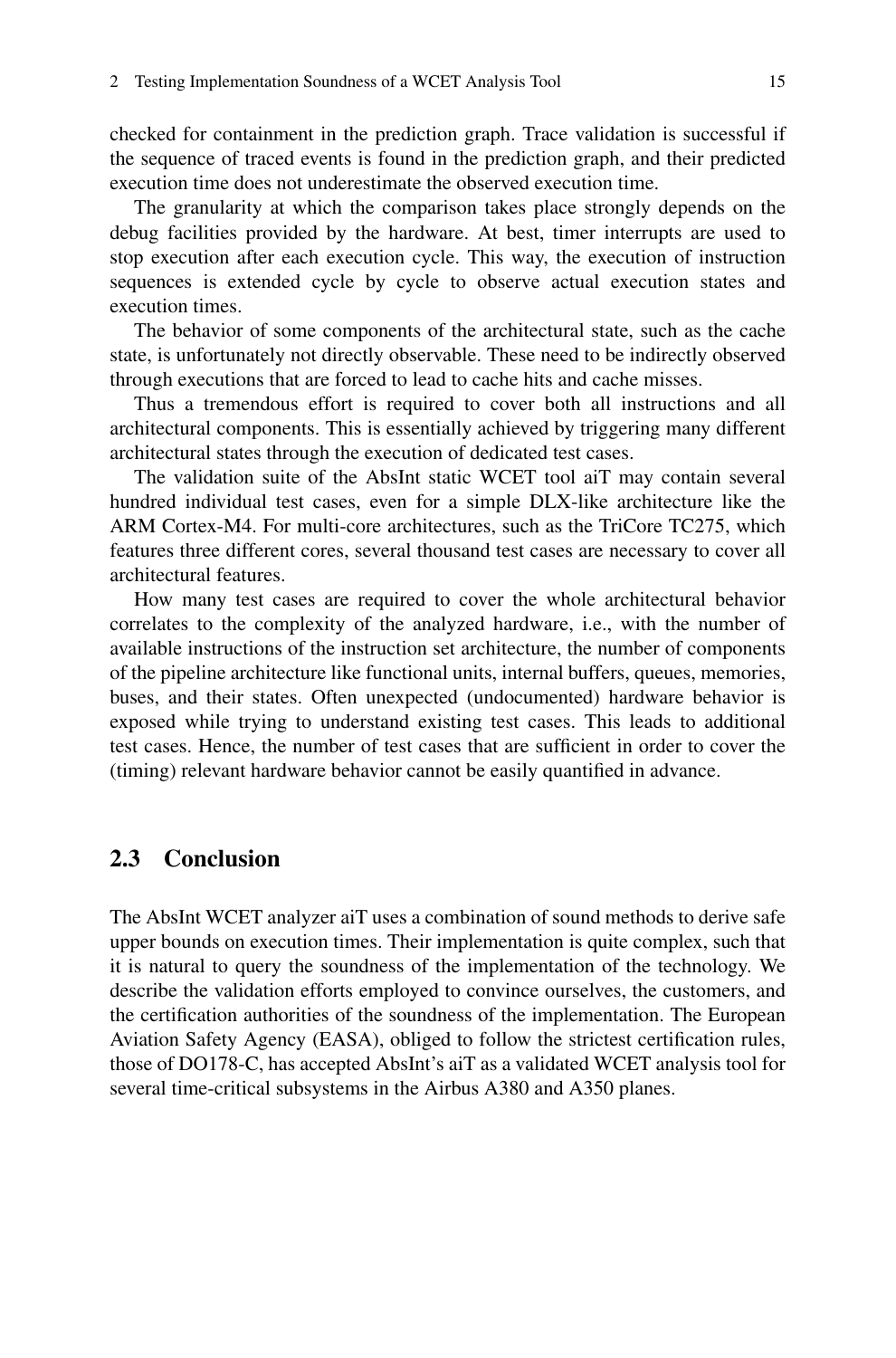## **References**

- <span id="page-11-1"></span>1. Rtca/do-178c software considerations in airborne systems and equipment certification (2013)
- <span id="page-11-10"></span>2. M. Alt, C. Ferdinand, F. Martin, R. Wilhelm, Cache behavior prediction by abstract interpretation. in *Proceedings of the Third International Symposium on Static Analysis, SAS'96*, ed. by R. Cousot, D.A. Schmidt. Aachen, September 24–26, 1996. Lecture Notes in Computer Science, vol. 1145 (Springer, Berlin, 1996), pp. 52–66. [https://doi.org/10.1007/3-540-61739-](https://doi.org/10.1007/3-540-61739-6_33) [6\\_33](https://doi.org/10.1007/3-540-61739-6_33)
- <span id="page-11-2"></span>3. P. Axer, R. Ernst, H. Falk, A. Girault, D. Grund, N. Guan, B. Jonsson, P. Marwedel, J. Reineke, C. Rochange, M. Sebastian, R. von Hanxleden, R. Wilhelm, W. Yi, Building timing predictable embedded systems. ACM Trans. Embedded Comput. Syst. **13**(4), 82:1–82:37 (2014). [https://](https://doi.org/10.1145/2560033) [doi.org/10.1145/2560033](https://doi.org/10.1145/2560033)
- <span id="page-11-4"></span>4. P. Cousot, R. Cousot, Abstract interpretation: a unified lattice model for static analysis of programs by construction or approximation of fixpoints, in *Conference Record of the Fourth ACM Symposium on Principles of Programming Languages*, ed. by R.M. Graham, M.A. Harrison, R. Sethi, Los Angeles, January 1977 (ACM, New York, 1977), pp. 238–252. [https://](https://doi.org/10.1145/512950.512973) [doi.org/10.1145/512950.512973](https://doi.org/10.1145/512950.512973)
- <span id="page-11-11"></span>5. C. Ferdinand, Cache behaviour prediction for real-time systems. Ph.D. thesis, Saarland University, Saarbrücken (1997)
- <span id="page-11-7"></span>6. C. Ferdinand, R. Heckmann, M. Langenbach, F. Martin, M. Schmidt, H. Theiling, S. Thesing, R. Wilhelm, Reliable and precise WCET determination for a real-life processor, in *International Workshop on Embedded Software*. Lecture Notes in Computer Science, vol. 2211 (2001), pp. 469–485
- <span id="page-11-12"></span>7. C. Ferdinand, R. Wilhelm, On predicting data cache behavior for real-time systems, in *Proceedings of the Workshop on Languages, Compilers, and Tools for Embedded Systems (LCTES)*, ed. by F. Mueller, A. Bestavros. Lecture Notes In Computer Science: Languages, Compilers, And Tools For Embedded Systems, vol. 1474 (Springer, Montréal, 1998), pp. 16– 30. <https://doi.org/10.1007/BFb0057777>
- <span id="page-11-5"></span>8. C. Ferdinand, R. Wilhelm, Efficient and precise cache behavior prediction for real-time systems. Real-Time Syst. **17**(2–3), 131–181 (1999)
- <span id="page-11-15"></span>9. G. Gebhard, Static timing analysis tool validation in the presence of timing anomalies. Ph.D. thesis, Saarland University (2013). <http://scidok.sulb.uni-saarland.de/volltexte/2013/5558/>
- <span id="page-11-6"></span>10. M. Lv, N. Guan, J. Reineke, R. Wilhelm, W. Yi, A survey on static cache analysis for realtime systems. Leibniz Trans. Embedded Syst. **3**(1), 5:1–5:48 (2016). [https://doi.org/10.4230/](https://doi.org/10.4230/LITES-v003-i001-a005) [LITES-v003-i001-a005](https://doi.org/10.4230/LITES-v003-i001-a005)
- <span id="page-11-13"></span>11. M. Pister, Timing model derivation—pipeline analyzer generation from hardware description languages. Ph.D. thesis, Saarland University (2012)
- <span id="page-11-14"></span>12. M. Schlickling, Timing model derivation—static analysis of hardware description languages. Ph.D. thesis, Saarland University (2013)
- <span id="page-11-9"></span>13. H. Theiling, Control flow graphs for real-time systems analysis. Ph.D. thesis, Universität des Saarlandes, Saarbrücken (2002)
- <span id="page-11-8"></span>14. S. Thesing, Safe and precise WCET determinations by abstract interpretation of pipeline models. Ph.D. thesis, Saarland University (2004)
- <span id="page-11-3"></span>15. L. Thiele, R. Wilhelm, Design for timing predictability. Real-Time Syst. **28**(2–3), 157–177 (2004). <https://doi.org/10.1023/B:TIME.0000045316.66276.6e>
- <span id="page-11-0"></span>16. R. Wilhelm, Mixed feelings about mixed criticality (invited paper), in *Proceedings of the 18th International Workshop on Worst-Case Execution Time Analysis, WCET 2018*, ed. by F. Brandner, July 3, 2018, Barcelona. OASICS, vol. 63 (Schloss Dagstuhl—Leibniz-Zentrum fuer Informatik, 2018), pp. 1:1–1:9. <https://doi.org/10.4230/OASIcs.WCET.2018.1>